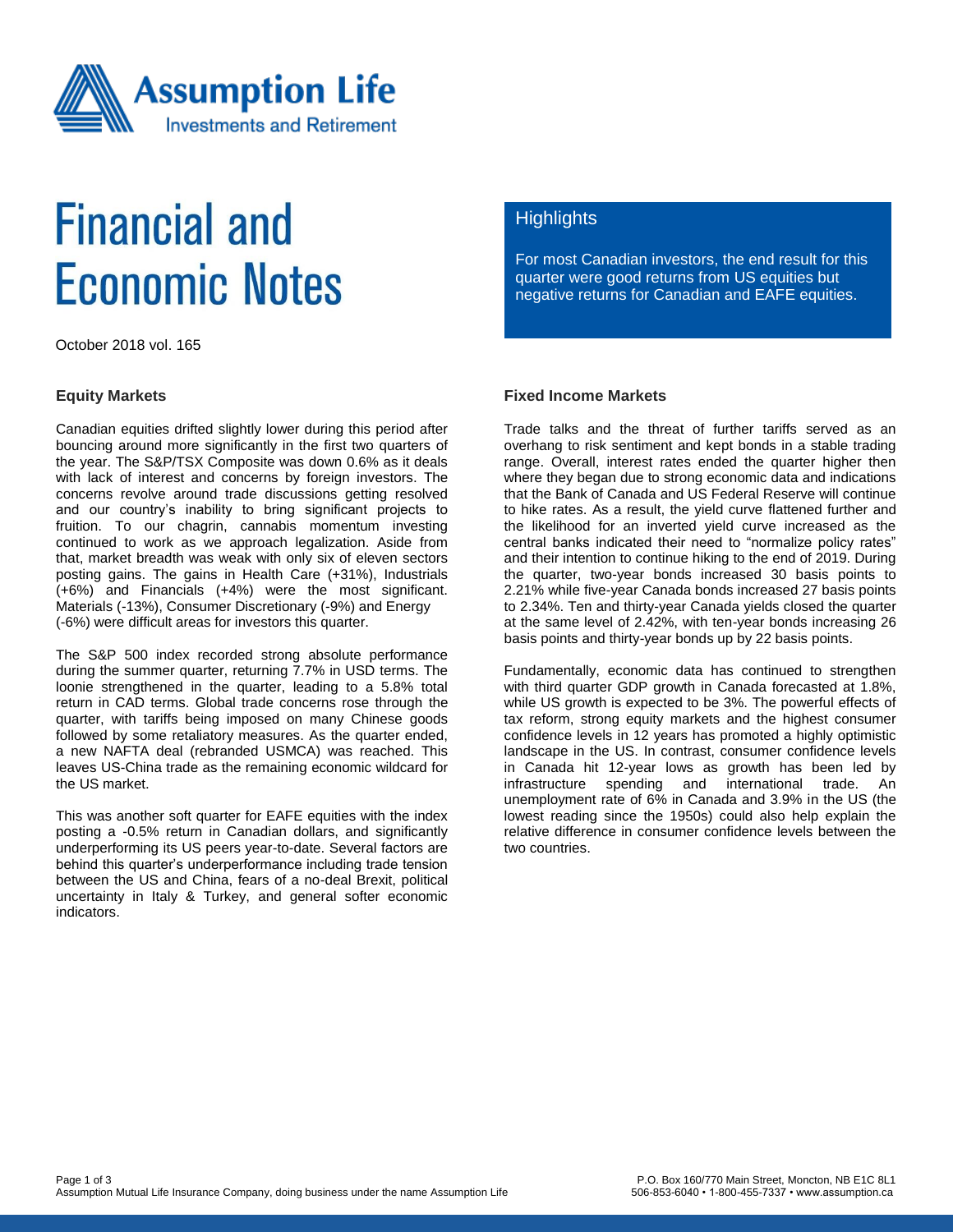

# **Financial and Economic Notes**

# **Assumption Life Investment Funds**

Applicable for Registered Pension Plan clients only

### **Gross returns as of September 30, 2018**

| <b>FUNDS</b>                                     | 1 MTH<br>%       | <b>YTD</b><br>%  | 1 year<br>%      | 2 years<br>%     | 3 years<br>%     | 4 years<br>%     | 5 years<br>%     |  |  |  |  |
|--------------------------------------------------|------------------|------------------|------------------|------------------|------------------|------------------|------------------|--|--|--|--|
| <b>ASSUMPTION / LOUISBOURG FUNDS</b>             |                  |                  |                  |                  |                  |                  |                  |  |  |  |  |
| <b>Balanced Fund - RPP</b>                       | -0.7             | 1.4              | 5.6              | 5.8              | 6.8              | 5.5              | 7.4              |  |  |  |  |
| Multi-Index                                      | $-0.7$           | 2.9              | 6.8              | 6.0              | 7.1              | 6.2              | $\overline{7.9}$ |  |  |  |  |
| <b>Canadian Dividend Fund</b>                    | $-2.0$           | $-2.2$           | 3.3              | 5.8              | 10.5             | 4.1              | 6.6              |  |  |  |  |
| S&P / TSX Index                                  | $-0.9$           | 1.4              | 5.9              | 7.5              | 9.7              | 4.9              | 7.8              |  |  |  |  |
| <b>U.S. Equity Fund (\$CAN)</b>                  | 0.7              | 9.0              | 18.1             | 14.3             | 11.9             | 11.7             | 16.0             |  |  |  |  |
| S&P 500 Index (\$ CAN)                           | $-0.3$           | 14.1             | 21.9             | 17.3             | 15.9             | 16.7             | 19.3             |  |  |  |  |
| <b>Money Market Fund</b>                         | 0.1              | 1.0              | 1.2              | 0.8              | 0.7              | 0.7              | 0.7              |  |  |  |  |
| SCM 91 Day T-Bills                               | 0.1              | 0.9              | 1.1              | 0.8              | 0.7              | 0.7              | 0.8              |  |  |  |  |
| <b>Fixed Income Fund</b>                         | $-0.8$           | $-0.1$           | 1.8              | 0.2              | 2.1              | 2.8              | 3.5              |  |  |  |  |
| <b>SCM Universe Bond Index</b>                   | $-1.0$           | $-0.3$           | 1.7              | $-0.7$           | 1.6              | 2.5              | 3.3              |  |  |  |  |
| <b>Growth Portfolio</b>                          | $-1.0$           | $\overline{1.7}$ | $\overline{7.7}$ | 7.5              | $\overline{9.7}$ | 7.4              | 9.6              |  |  |  |  |
| Multi-Index                                      | $-0.6$           | 3.8              | 8.8              | 9.6              | 10.3             | $\overline{7.7}$ | 10.1             |  |  |  |  |
| <b>Balanced Growth Portfolio</b>                 | $-0.9$           | $\overline{1.5}$ | 6.8              | $\overline{5.9}$ | 8.0              | 6.3              | $\overline{8.3}$ |  |  |  |  |
| Multi-Index                                      | $-0.7$           | 2.9              | 7.1              | 7.2              | 8.3              | 6.4              | 8.4              |  |  |  |  |
| <b>Balanced Portfolio</b>                        | $-0.7$           | 1.4              | 5.5              | 4.7              | 6.4              | 5.5              | 7.0              |  |  |  |  |
| Multi-Index                                      | $-0.7$           | 1.8              | 5.2              | 4.6              | 6.0              | $\overline{5.1}$ | 6.7              |  |  |  |  |
| <b>Conservative Portfolio</b>                    | $-0.7$           | $\overline{1.0}$ | 4.0              | 3.0              | 4.7              | 4.2              | 5.4              |  |  |  |  |
| Multi-Index                                      | $-0.8$           | 0.7              | 3.4              | 1.9              | 3.7              | 3.7              | 4.9              |  |  |  |  |
| <b>Canadian Small Capitalization Equity Fund</b> | $-1.2$           | $-11.6$          | $-6.1$           | $-2.6$           | 9.3              | $\overline{2.3}$ | 4.9              |  |  |  |  |
| <b>BMO NB Small Cap Weighted Index</b>           | $-1.3$           | $-4.4$           | 0.1              | 0.6              | 11.2             | 1.9              | 4.2              |  |  |  |  |
| <b>Momentum Fund</b>                             | $\overline{1.2}$ | 10.2             | 21.1             | 9.8              | 16.7             | 10.3             | 11.1             |  |  |  |  |
| S&P / TSX Index                                  | $-0.9$           | 1.4              | 5.9              | $\overline{7.5}$ | 9.7              | 4.9              | $\overline{7.8}$ |  |  |  |  |
| <b>Preferred Share Fund</b>                      | $-0.5$           | n/a              | n/a              | n/a              | n/a              | n/a              | n/a              |  |  |  |  |
| S&P/TSX Preferred Share (TXPR) Index             | $-0.3$           | n/a              | n/a              | n/a              | n/a              | n/a              | n/a              |  |  |  |  |
| <b>FIDELITY FUNDS</b>                            |                  |                  |                  |                  |                  |                  |                  |  |  |  |  |
| <b>Canadian Opportunities Fund</b>               | 0.3              | 4.2              | 7.8              | 6.0              | 11.9             | 8.3              | 9.4              |  |  |  |  |
| S&P / TSX Small and Mid Cap Combined Index       | $-0.2$           | 1.0              | 3.9              | 4.7              | 9.1              | 2.8              | 5.6              |  |  |  |  |
| <b>True North Fund</b>                           | $-1.3$           | $\overline{3.3}$ | 7.1              | 6.6              | 7.9              | 6.9              | 9.4              |  |  |  |  |
| S&P / TSX Index                                  | $-0.9$           | 1.4              | 5.9              | $\overline{7.5}$ | 9.7              | 4.9              | $\overline{7.8}$ |  |  |  |  |
| <b>International Growth Fund</b>                 | $-1.2$           | 4.3              | 10.1             | 10.9             | 9.6              | 12.0             | 12.5             |  |  |  |  |
| <b>MSCI EAFE Index</b>                           | 0.0              | 1.7              | 6.2              | 9.7              | 7.9              | 8.3              | 9.3              |  |  |  |  |
| <b>Europe Fund</b>                               | $-0.8$           | $\overline{2.7}$ | 3.9              | 11.3             | $\overline{5.7}$ | 7.9              | $\overline{8.6}$ |  |  |  |  |
| MSCI Europe Index                                | $-0.5$           | 0.6              | 3.0              | 9.5              | 6.4              | 7.0              | 8.6              |  |  |  |  |
| <b>American Disciplined Equity Fund</b>          | $-0.3$           | 11.9             | 20.4             | 15.4             | 12.5             | 14.5             | 17.7             |  |  |  |  |
| S&P 500 Index (\$CAN)                            | $-0.3$           | 14.1             | 21.9             | 17.3             | 15.9             | 16.7             | 19.3             |  |  |  |  |
| <b>NorthStar Fund</b>                            | $-0.7$           | $-0.1$           | 4.9              | $\overline{3.7}$ | $\overline{3.9}$ | 8.6              | 12.0             |  |  |  |  |
| <b>MSCI World Index</b>                          | $-0.3$           | 8.8              | 15.0             | 13.7             | 12.2             | 12.6             | 14.4             |  |  |  |  |
| <b>Monthly Income Fund</b>                       | $-0.7$           | 1.2              | 3.0              | $\overline{2.8}$ | 5.4              | $\overline{5.3}$ | 6.6              |  |  |  |  |
| Multi-Index                                      | $-0.7$           | 2.9              | 6.8              | 6.0              | 7.1              | 6.2              | 7.9              |  |  |  |  |
| <b>Canadian Asset Allocation Fund</b>            | $-1.0$           | $\overline{1.9}$ | 5.9              | 4.6              | 6.7              | 5.2              | 7.6              |  |  |  |  |
| Multi-Index                                      | $-0.7$           | 2.9              | 6.8              | 6.0              | 7.1              | 6.2              | 7.9              |  |  |  |  |